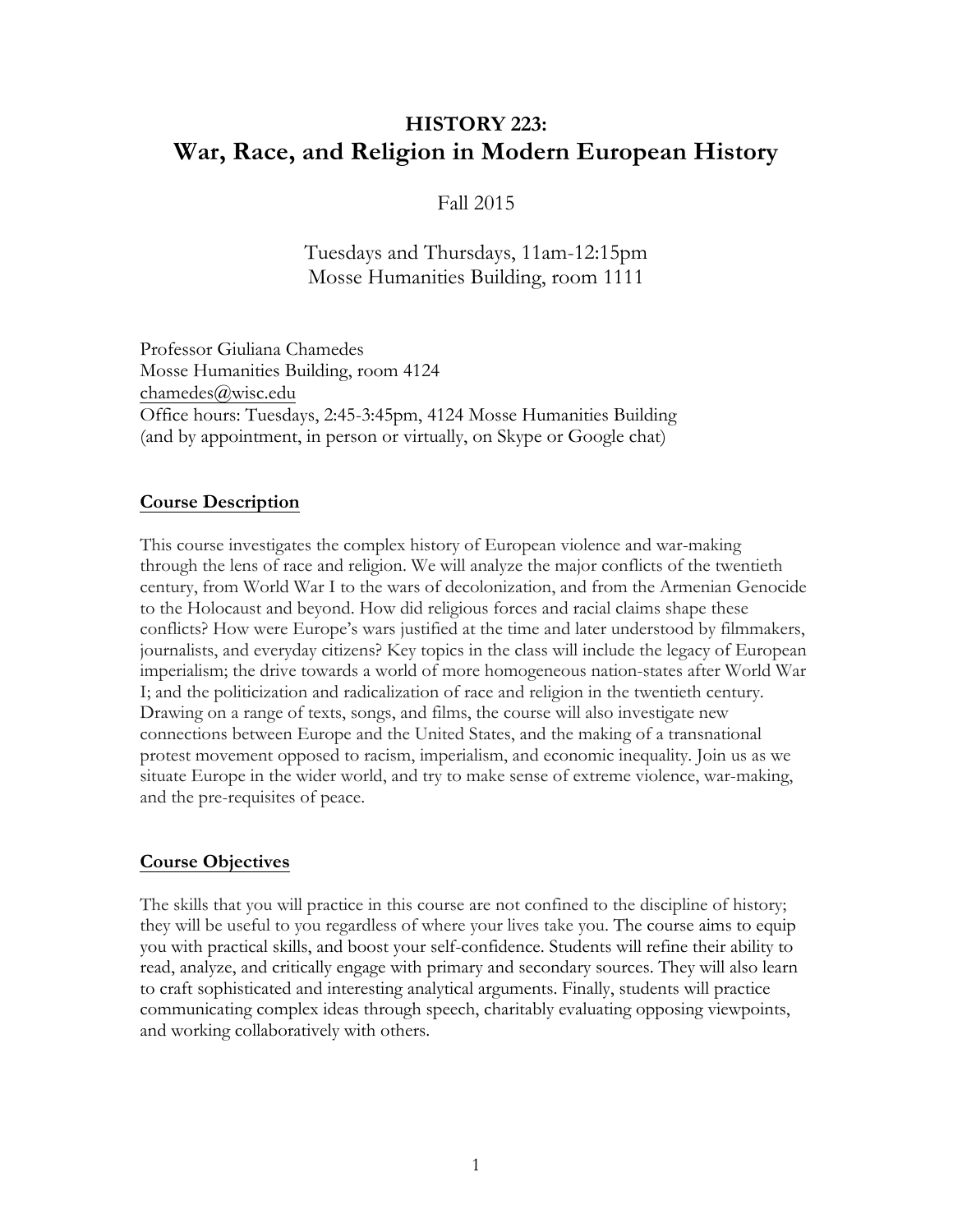### **Course Requirements**

This class bundles lectures and discussion; its success depends on you. Please come to class having done the readings and ready to engage with one another. The main requirements for this course are class participation, a student-generated midterm, and a final open-ended assignment on a topic of your choice.

Here is a breakdown of how your grade will be computed:

- (1) Class participation (20%)
	- a. Attendance in this class is mandatory; please come with an open mind, with ideas to share, and with annotated readings handy (5%)
	- b. Informal oral presentation of primary/secondary sources (5%)
	- c. Formal oral presentation of your final assignment, **to take place in the last three weeks of class** (you will sign up for a date that works for you) (5%)
	- d. Peer review comments on final assignment draft. **Due on Tuesday, December 8th** (5%)
- (2) Weekly posts at Learn@UW, **due every Monday by 8pm** (15%)
	- a. You are required to post every week in response to *one* of the questions on our course website. You need to have completed the readings in order to be ready to post. Discussion posts are informal, but make sure that they do speak to the question posed. The posts don't need to be longer than four or five sentences. In your Learn@UW posts, you will sometimes be asked to develop potential multiple-choice questions for the student-generated exam. Please read the directions on the course website carefully every week so that you know what is expected of you.
- (3) Nailing the argument: formal rewrite of one weekly post (15%)
	- a. In this assignment, you have the opportunity to practice building a convincing argument. You'll pick one of your own favorite weekly posts and take it up a notch, refining the writing and making a crisp argument to boot. Your paper should be no more than two pages, double-spaced, and no less than one page, double-spaced. Make sure that your paper is *making one clear and coherent point*, and that the claims are backed up through direct reference to at least one of the course readings. The draft of the post rewrite is due in class on **Tuesday, September 22<sup>nd</sup>** (5%).
	- b. The final version of the post rewrite is due in class on **Thursday, October 8th** (10%). Again, your final post should be no longer than two pages, doublespaced.
- (4) Student-generated exam (30%)
	- a. The student-generated exam will take place in class on **Thursday, November 5th**. It will consist of a series of student-generated multiplechoice questions, including image and text IDs.
- (5) Culminating writing/creative assignment (20%)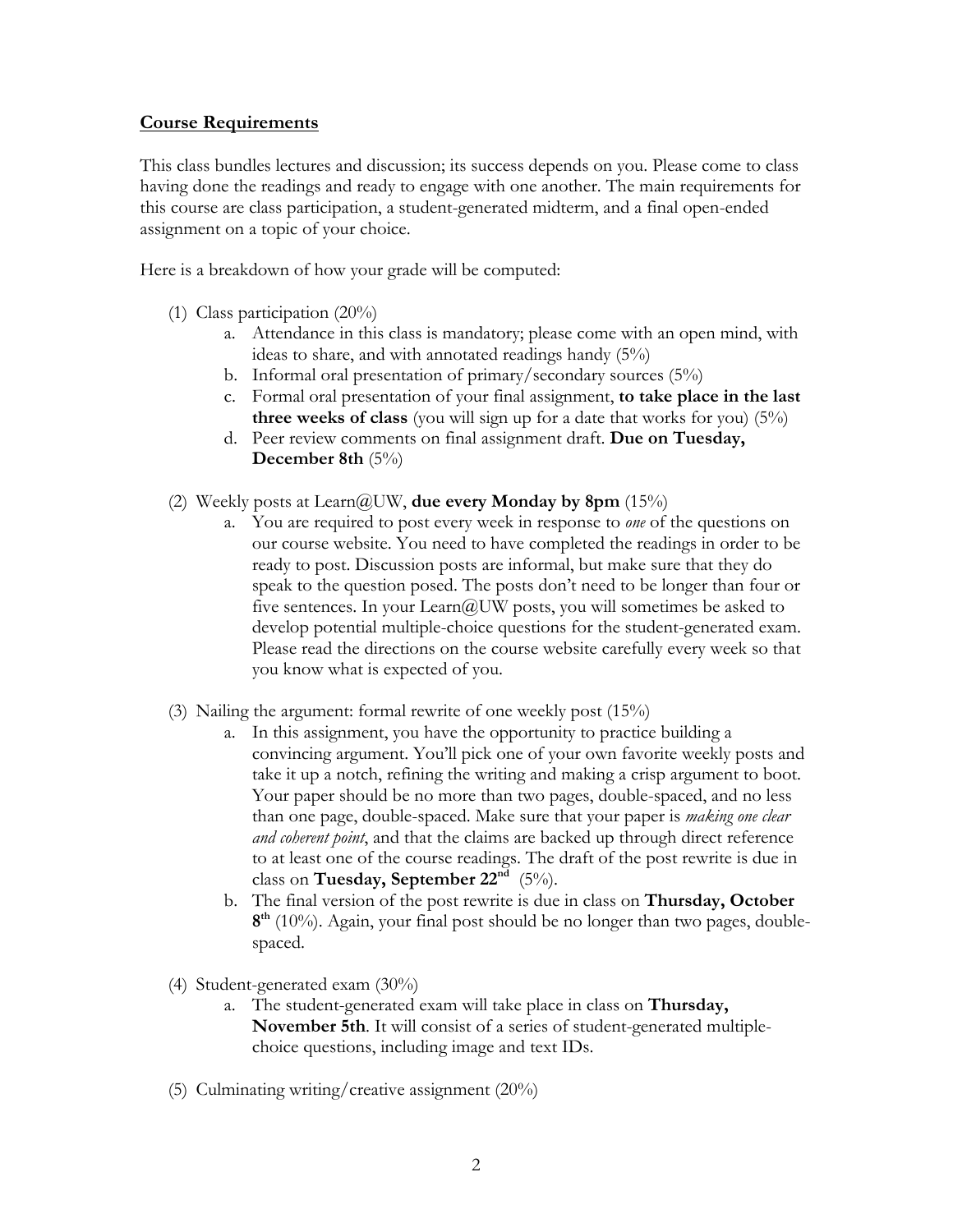- a. A proposal for a final assignment, developed in consultation with the professor (5%). Your proposal must include a bibliography with at least *one*  primary source and *one* secondary source. (We will go over the difference between primary and secondary sources in the first few weeks of class.) Your final assignment proposal is due on **Thursday, November 19th.**
- b. A draft of a 5-page research paper, short story, comic strip, series of blog posts, or 8-10 minute film engaging with course themes (5%) **(Due on Tuesday, December 1st)**
- c. Revised draft of your 5-page final assignment (10%) **(Due on the last day of class, Tuesday, December 15th)**

GRADING SCALE:  $A = 93-100$ ;  $AB = 88-92$ ;  $B = 82-87$ ;  $BC = 77-81$ ;  $C = 72-76$ ;  $D =$ 67-71;  $F = 66$  or below.

*Do you want some extra help with your writing?* We have a place for you! **The History Lab:**  New this semester, the History Lab is a resource center where experts (PhD students) will assist you with your history papers. No matter your stage in the writing process—choosing a topic, conducting research, composing a thesis, outlining your argument, revising your drafts—the History Lab staff is here, along with your professors and teaching assistants, to help you sharpen your skills and become a more successful writer. Sign up for a one-on-one consultation online: http://go.wisc.edu/hlab

## **Course Readings**

All course readings, unless otherwise indicated, will be posted on  $Learn@UW$  in PDF form. Click on "Materials," and then on "Content." You are required to complete the readings for any given week by Monday evening of that week. So for instance, you must complete the "Readings for week 2" by the evening of Monday, September 7th. The films are on reserve for you at the College Library, in Helen C. White Hall. Both films are also available for streaming on Hulu.

## **Key Dates, At A Glance**

## *Note: All assignments are due in class, with the exception of the draft final assignment (due via email). If you are having trouble completing any assignments on time, please let the professor know with as much advance notice possible and come to class anyway. We'll miss you otherwise!*

**Tuesday, September 22<sup>nd</sup>** : Draft version of Learn@UW post rewrite due today. **Thursday, October 8th:** Final version of Learn@UW post rewrite due today. **Thursday, November 5th:** Student-generated multiple-choice exam. **Thursday, November 19th:** Your final assignment proposal + bibliography are due. **Tuesday, December 3rd:** The draft of final assignment is due today *via email*. **Tuesday, December 8th**: Peer review comments on final assignment draft are due. **Tuesday, December 8th, Thursday, December 10th, or Tuesday December 15th:**

Formal in-class oral presentation of final assignment (you'll pick your day) **Tuesday, December 15th**: Your final assignment is due today.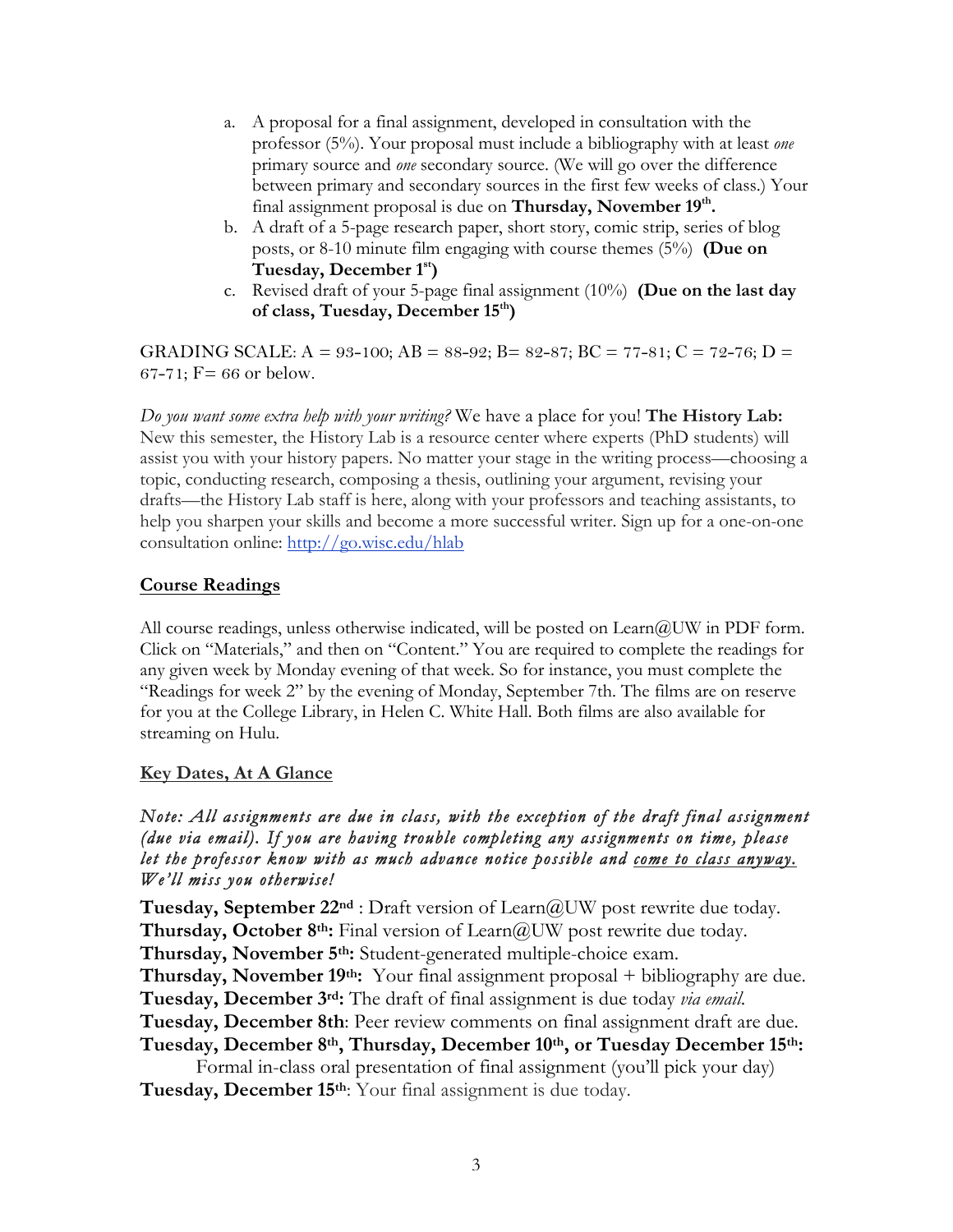## **Schedule of Readings**

## **Week 1: Introduction to the Course**

**September 3: Welcome, everyone! Key topics; key skills; reciprocal expectations**

**Week 2: Imperialism at the End of the Nineteenth Century**

**September 8: The Scramble for Africa, Imperialism, and Racial Science** 

**September 10: The 'Civilizing Mission' and European and U.S. Expansionism**

### Readings

Arthur De Gobineau, "Essay on the Inequality of Human Races" (1835-1855)

Rudyard Kipling, "The White Man's Burden" (1899)

Edward D. Morel, "The Black Man's Burden" (1903)

British Missionary Letters from John G. Patton and Dr. Steel: "Urging the Annexation of the South Sea Islands" (1883)

Alice Conklin, "The French Republican Civilizing Mission," in *European Imperialism, 1830- 1930* (1999), pp.60-67

*Thinking questions (for Learn@UW) – please pick one question and post your response by Monday at 8pm:* 

- What is "the white man's burden," according to Kipling? If you had to take a guess, would you say that Kipling is a fan of what Conklin calls "the civilizing mission"? Why or why not?
- What is Morel's take on "the white man's burden"? What might he say to Patton and Steel, if he were to write a letter to them?
- What is the basic idea of Gobineau's text? How does he define the "human races" and why does he see them as not equal?

## **Week 3: Selling Empire, Inventing the Nation**

**September 15: Race and Advertising** (guest lecture: Grace Allen, PhD candidate, Department of History, UW-Madison)

### **September 17: Exclusionary Nationalism and the Lead-Up to the Great War**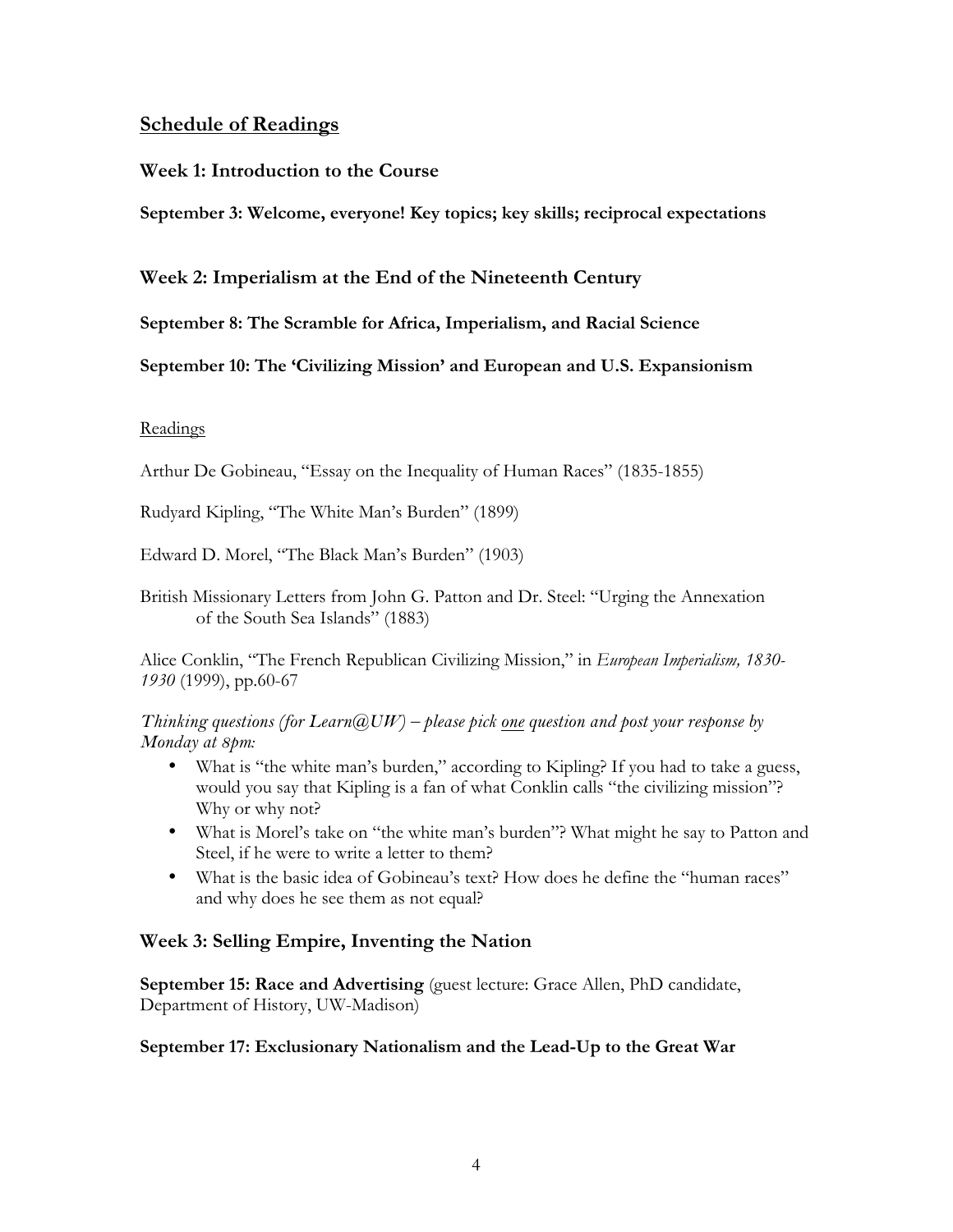Readings

Benedict Anderson, "Introduction," *Imagined Communities: Reflections on the Origin and Spread of Nationalism* (2006 edition), pp. 5-9.

Ernest Moritz Arndt, "The German Fatherland" (1914)

Johann Gottfried von Herder, "Reflections on the Philosophy of the History of Mankind" (1784-1791)

Giuseppe Mazzini, "The Duties of Man" (1844-1858)

Theodor Herzl, "A Jewish State" (1896)

Banania advertisements: past and present

*Thinking questions (for Learn@UW) – this week you have two tasks. First: pick one key concept or term from lecture this week and define it; post your answer on Learn@UW under "exam"*

*Second: please pick one question and post your response by Monday at 8pm:* 

- What does Benedict Anderson argue about the nature of nationalism? Do you intuitively agree with him? Why or why not?
- Pick two out of the four primary sources on nationalism (Arndt, Herder, Mazzini, and Herzl). Compare and contrast the forms of nationalism present in these texts, making use of direct citations from the texts.
- Imagine that you were living in the nineteenth or early twentieth century. Which of these texts or songs would most resonate with you personally? Why?

## **Week 4: World War I, Race, and Empire**

**September 22: World War I and Empire** (Special guest: Richard Fogarty, Associate Professor of History, University at Albany, SUNY) *Reminder: the first draft of your revised Learn@UW post is due today*

**September 24: The Armenian Genocide, the Greco-Turkish Population Exchange, and the 'Unmixing of Peoples'** // *Working in class with a partner, develop two multiple-choice questions for the exam*

### Readings

Four French posters from World War I (1917-1918)

Richard Fogarty, "Race and Empire in French Posters of the Great War," in *Picture This: World War I Posters and Visual Culture*, ed. Pearl James (2010), 172-207.

Norman Naimark, "The Armenians and the Greeks of Anatolia," *Fires of Hatred: Ethnic Cleansing in Twentieth-Century Europe* (2001), pp. 35-38.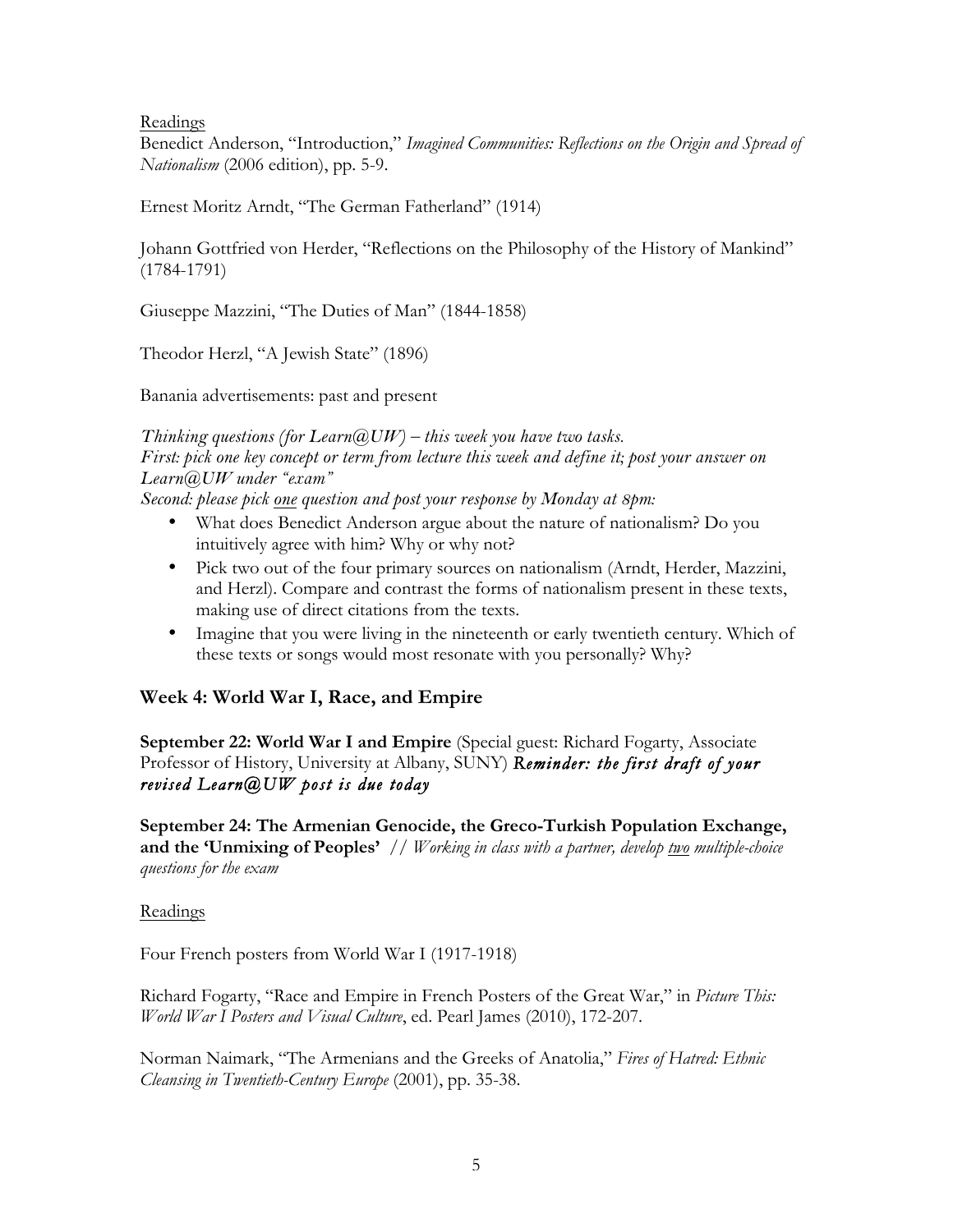William Saroyan, "The Armenian and the Armenian," from *Inhale & Exhale* (1936), pp.1-2

#### *Thinking questions (for Learn@UW) – please pick one question and post your response by Monday at 8pm:*

- Analyze two of the four posters that Fogarty discusses in his article. Where do you agree with his interpretation? Do you disagree on any points? Do you have anything that you would add to his interpretation?
- What kinds of sources does Fogarty use to make his case? What questions does his article raise for you?
- Fogarty is talking about how race was depicted in visual culture about a hundred years ago. Does anything he says speak to present-day depictions of racial or religious groups? Why or why not?

## **Week 5: Creating a World of Nation-States through Revolution and the Law**

**September 29: The Russian Revolution, Religion, and the Myth of 'Judeo-Bolshevism'** // *IN-CLASS REVISION WORKSHOP (Reworking your discussion post)* 

## **October 1: Orientalism, the Mandate System, and the League of Nations** (Special guest: John Boonstra)

## Readings

Vladimir Lenin, "The Socialist Revolution and the Right of Nations to Self-Determination" (1916)

Vladimir Mayakovsky, "The Poet Worker" (1918) and "Lines on a Soviet Passport" (1929)

W.E.B. Dubois, "Russia, 1926" (1926) and "Communists and the Color Line" (from "The Negro and Communism") (1931), in *W.E.B. Dubois: A Reader*, ed. David Levering Lewis, pp.581-582; 590-591.

Anti-Jewish and anticommunist posters and book covers, 1920-1930

Edward Said, "Introduction," *Orientalism* (1978), pp.9-17.

## *Thinking questions (for Learn@UW) – please pick one question and post your response by Monday at 8pm:*

- On the basis of your reading of Lenin, why do you think W.E.B. Dubois was interested in the Soviet experiment?
- What kinds of themes are you picking up on in the anti-Jewish and anticommunist posters and book covers?
- What does Edward Said mean by "Orientalism"? Define the term in your own words and come up with an example of your own of where the concept might shed light on one or more of the primary sources we've encountered in the class thus far.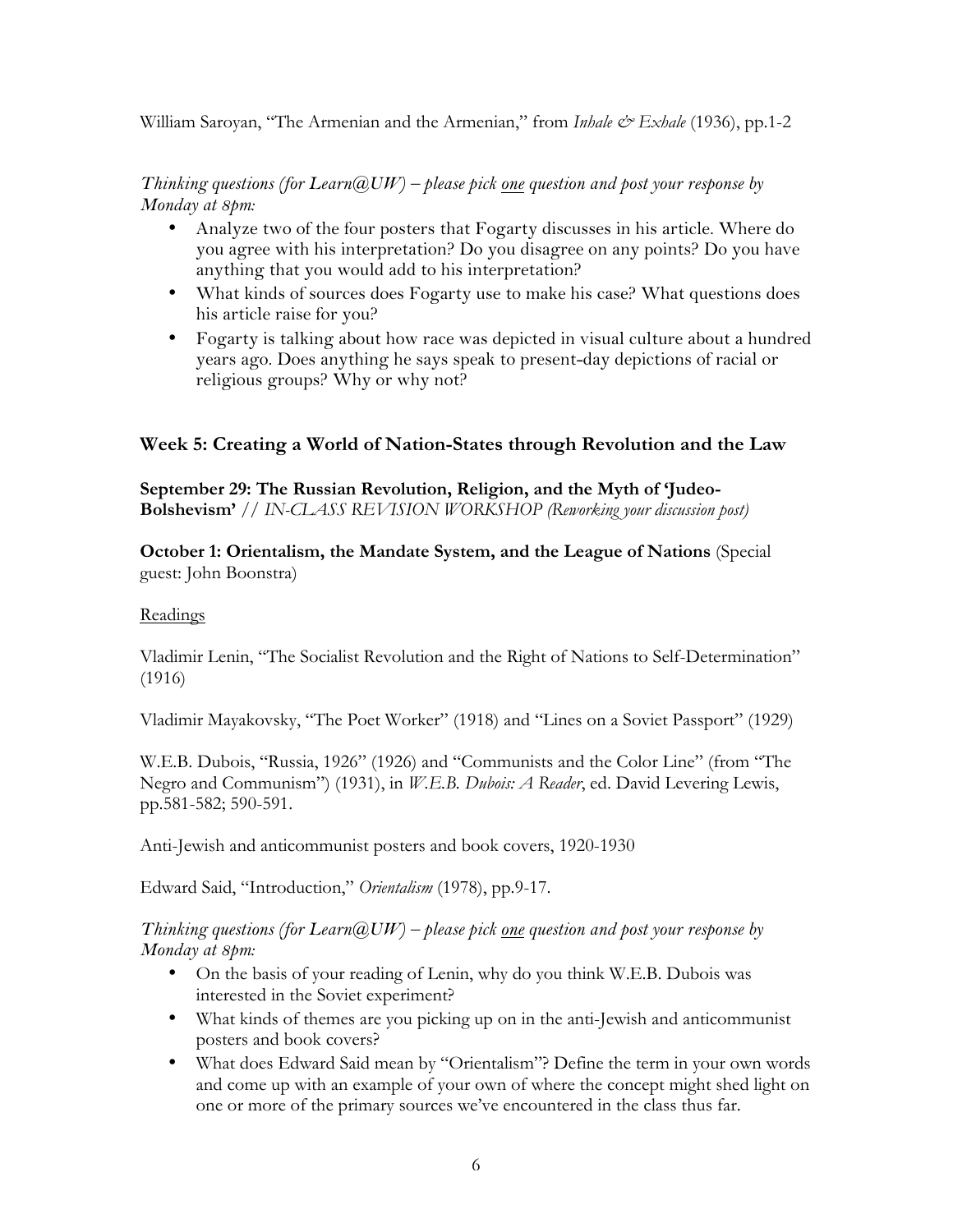## **Week 6: Fighting Racism and Imperialism, in Europe and the U.S.**

**October 6: Woodrow Wilson vs. the Pope vs. Mussolini: Visions of the Causes of War and the Conditions of Peace** // *Working in class with a partner, develop two multiple-choice questions for the exam*

## **October 8: Anti-Imperialists of the World, Unite! Communism and Anti-Racism** *Reminder: the final draft of your revised Learn@UW post is due today*

#### Readings

W.E.B. Dubois, "The Color Line Belts the World" (1906); "The World Problem of the Color Line" (1914); and "India" (1936-7)

"Fascist anthems" (1920s/1930s): Follow links on Learn@UW and in Coursepack to listen to songs online

Paul Lauren Gordon, "Racial Equality Requested – an Rejected," in *Power and Prejudice: The Politics and Diplomacy of Racial Discrimination* (1988), pp.82-108.

### *Thinking questions (for Learn@UW) – please pick one question and post your response by Monday at 8pm:*

- Why, according to historian Paul Lauren Gordon, was Japan unsuccessful in getting racial equality protected under the League of Nations?
- W.E.B. Dubois was based in the United States, but saw himself as connected to various parts of the world. Explain some of the international connections he forged, and why he felt a stake in conflicts that were going on very far from where he lived.
- Which verses or themes in the Fascist anthems did you find most surprising or disturbing? Explain your thinking.

## **Week 7: Religion, Race, and the Rise of Fascism and Nazism**

### **October 13: Concordat Diplomacy, Fascism and Nazism**

**October 15: Fascist and Nazi Imperialism; The Spanish Civil War** // *Working in class with a partner, develop two multiple-choice questions for the exam*

#### Readings

Stephen Kaufman, "Blacks in Germany during the Third Reich: Star of David Not Required," in *Global Racism: A Reader*, pp.270-272.

Michael Burleigh and Wolfgang Wippermann, "Barbarous Utopias: Racial Ideologies in Germany" and "Barbarism Institutionalized: Racism as State Policy," in *The Racial State: Germany, 1933-1945*, pp. 36-73.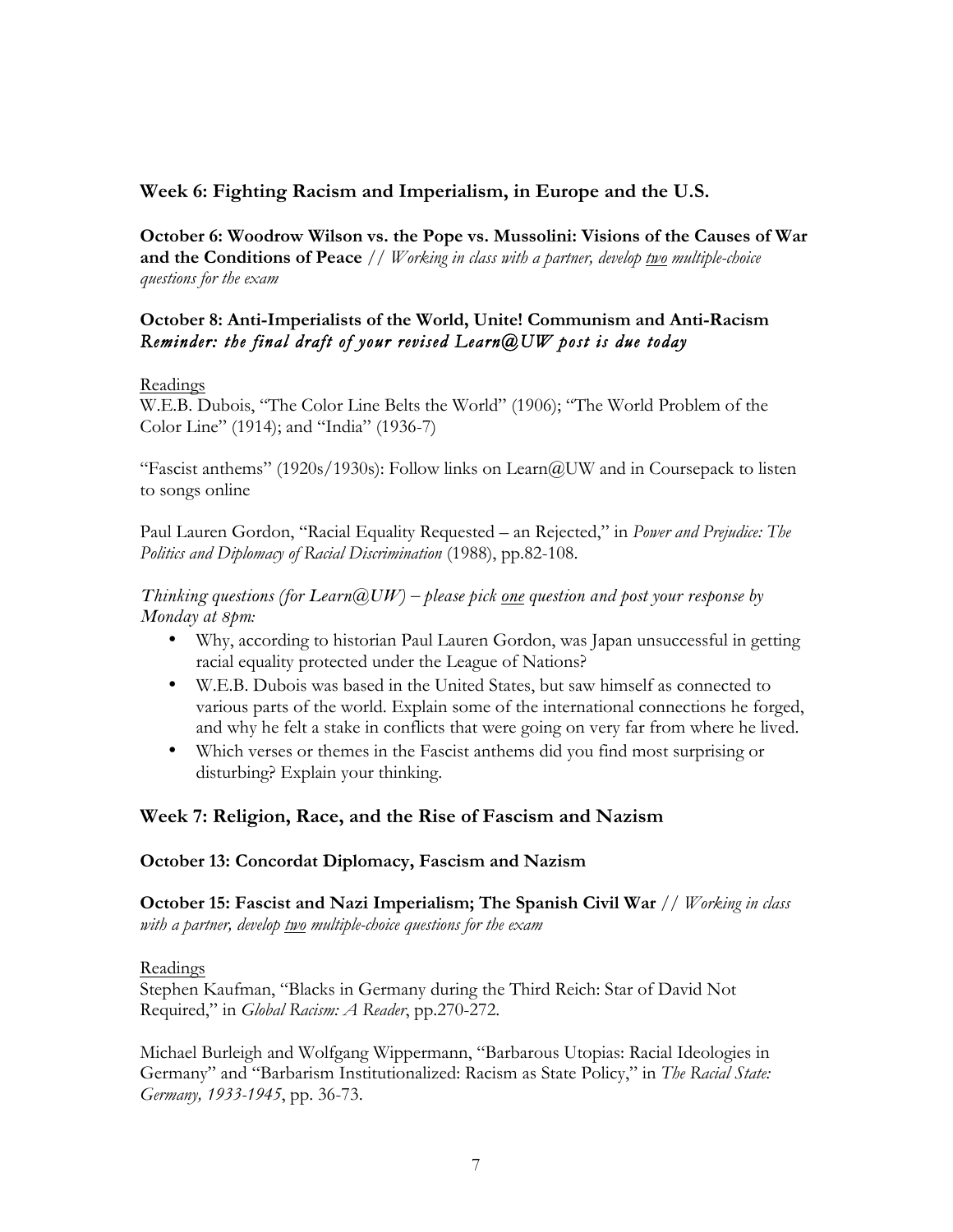Adolf Hitler, "The Discovery of Anti-Semitism in Vienna," from *Mein Kampf*, pp.260-268.

*Thinking questions (for Learn@UW) – please pick one question and post your response by Monday at 8pm:* 

- What is the main point of Hitler's section on "the discovery of anti-Semitism in Vienna"? Does Hitler come off as more or less radical than what you might have expected?
- Compare and contrast the two secondary sources. Where are they aligned? Where might they be advancing different viewpoints?

## **Week 8: The Final Solution and Fighting Back**

## **October 20: The Final Solution**

## **October 22: How to Fight Back? Uprisings and Protests**

## Readings

Primo Levi, "The Drowned and the Saved," from *Survival in Auschwitz* (1946/1958), pp.87- 100.

Christopher Browning, "The Decision Concerning the Final Solution," in *Unanswered Questions: Nazi Germany and the Genocide of the Jews* (1989), 96-118.

"Warsaw Ghetto Uprising" description http://www.ushmm.org/wlc/en/article.php?ModuleId=10005188

Warsaw Ghetto oral history: testimony of Benjamin (Ben) Meed (http://www.ushmm.org/wlc/en/media\_oi.php?ModuleId=10005188&MediaId=1096)

*Thinking questions (for Learn@UW) – please pick one question and post your response by Monday at 8pm:* 

- Who are "the drowned and the saved," according to Primo Levi? How can you survive in Auschwitz – and at what cost?
- According to Christopher Browning, what role did Hitler himself have in the decision concerning the Final Solution?
- Compare and contrast how Benjamin Meed "fought back" and how Primo Levi did the same. What questions do their accounts raise for you?

## **Week 9: Human Rights: A Response to Racism and Antisemitism…or Not?**

## **October 27: Human Rights, Racism, and Antisemitism**

**October 29: Human Rights and the Civil Rights Movement //** *PULLING IT ALL TOGETHER: DISCUSSING THE DETAILS OF OUR USER-GENERATED EXAM*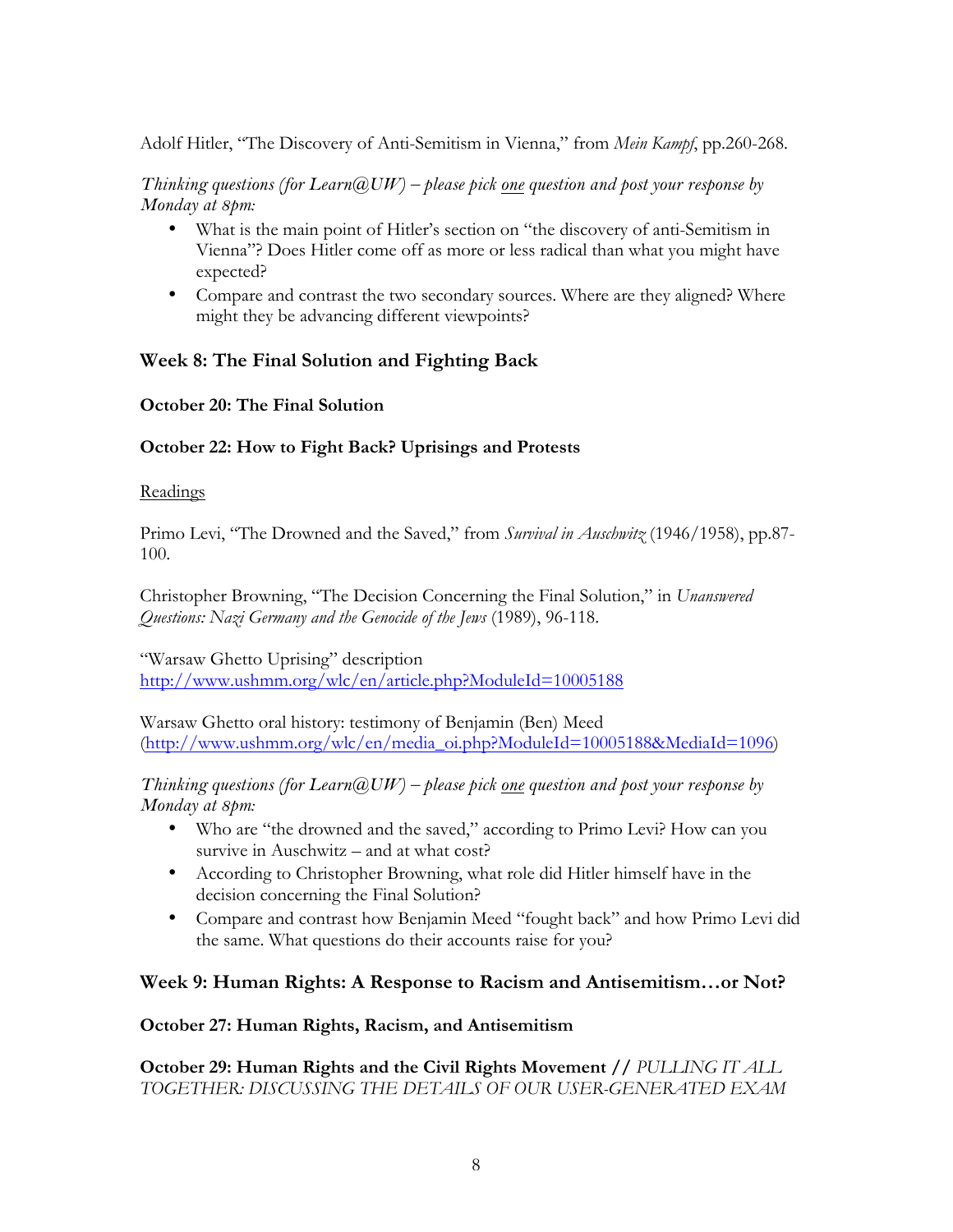Readings

Peter Novick, "We Knew in a General Way," in *The Holocaust in American Life* (1999)

W.E.B. Dubois on the UN: "The Negro and Imperialism" (1944)

W.E.B. Du Bois, Paul Robeson, Ben Davis, William Patterson, and others, "We Charge Genocide: The Crime of the Government Against the Negro People" (1951)

"The Genocide Convention" (1948) (skim the ratifications with reservations)

*Thinking questions (for Learn@UW) – please pick one question and post your response by Monday at 8pm:* 

- What does Peter Novick argue about the rise of Holocaust consciousness? Does anything that he says surprise you?
- Take on a persona (male/female; of color/white; lower/middle/upper class; Jewish/Muslim/Christian/other), and imagine that you were a young adult in 1951. You know that W.E.B. Du Bois, Paul Robeson, Ben Davis, William Patterson, and others are writing up the petition, "We Charge Genocide." Would you have signed it? Why or why not?

## **Week 10: The Violent End of Empire**

**November 3: The Algerian War, Violence, and Religion**

## **November 5:** *In-class student-generated multiple-choice exam.*

### Readings

Giles Pontecorvo, "The Battle of Algiers" (1966) {on reserve at the College Library and available at Hulu}

Frantz Fanon, "On Violence," in *The Wretched of the Earth* (1963/2004), 1-63.

## *Thinking questions (for Learn@UW) – please pick one question and post your response by Monday at 8pm:*

- When is violence justified, according to Fanon?
- What is Pontecorvo's take on violence and on when violence is legitimate or illegitimate?
- What (if anything) do you think that the movie or the Fanon text fail to address in their reflections on the uses of political violence?

## **Week 11: Decolonization and Emancipation: A Dream Fulfilled or a Dream Deferred?**

**November 10: The Rise of Pan-Black Consciousness**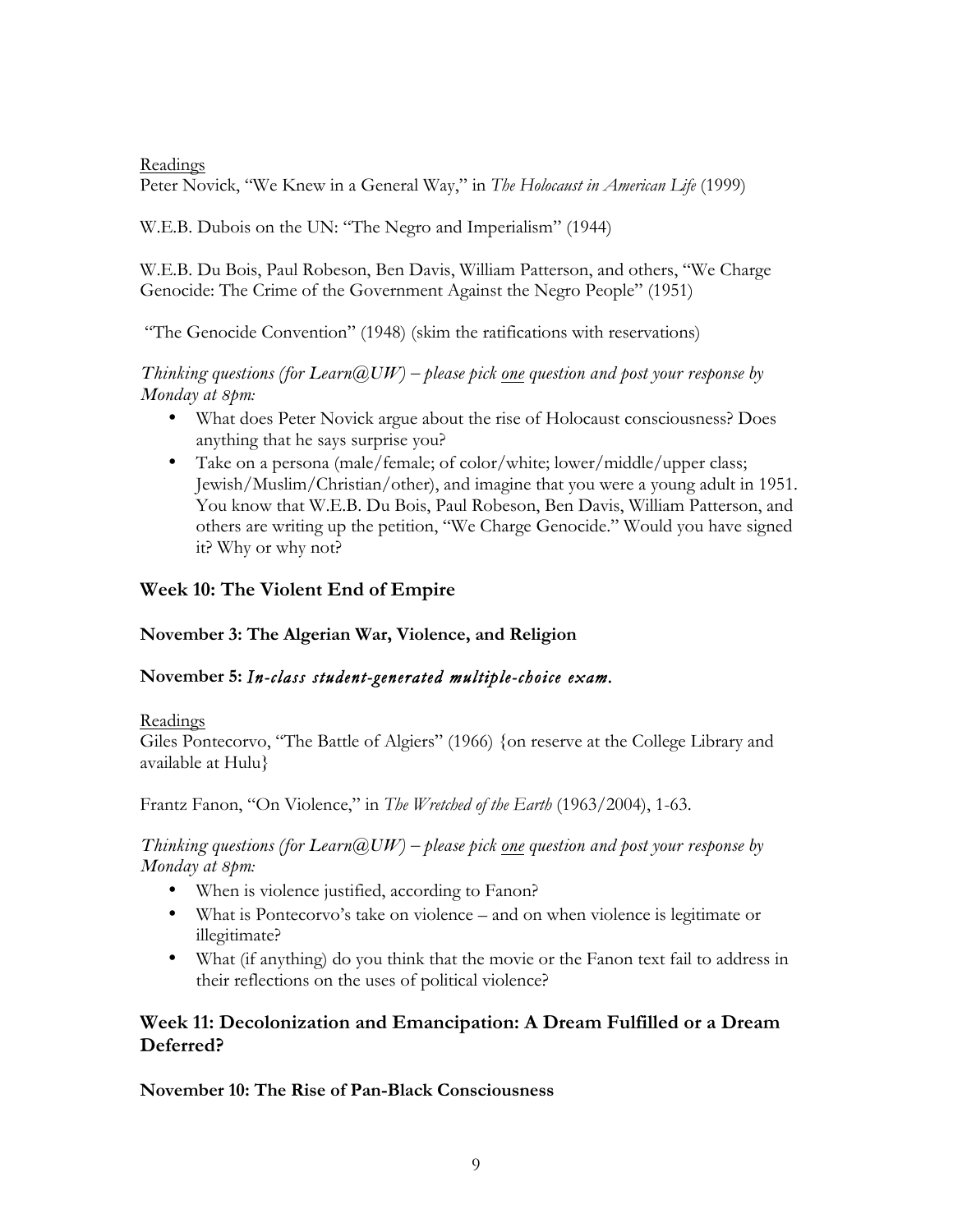**November 12: Pan-Muslim Consciousness and the State of Israel (Guest visit at noon:** Kyle Steele, to discuss the History Lab)

### Readings

GROUP 1:

- Frantz Fanon, "The Lived Experience of the Black Man," from *Black Skin, White Masks* (1952), pp.89-119.
- Langston Hughes, "Harlem" (1951)
- Gill Scott-Heron, "The Revolution Will Not Be Televised" (1970)

GROUP 2:

- Malcolm X, "After the Bombing" (February 14, 1965) (listen to the audio, too) and "Letter from Mecca" (April 1964), both from *Malcolm X Speaks* (1965), pp.58-60 and 157-178.
- Martin Luther King, Jr, "A Challenge to the Churches and Synagogues" (1963)

## GROUP 3:

• Mohammad Ayoob, "Defining Concepts, Demolishing Myths," in *The Many Faces of*  Political Islam: Religion and Politics in the Muslim World (2011), pp.1-23.

*Thinking questions (for Learn@UW) – note that each group has a different thinking question this week:* 

- GROUP 1: What is "the lived experience of the black man," according to Fanon, Hughes, and Scott-Heron?
- GROUP 2: Compare and contrast the Malcolm X and MLK texts. Where do the two leaders see eye-to-eye regarding the relationship between religion, social justice, and racial equality? What differences do you notice?
- GROUP 3: What does Mohammad Ayoob argue is the relationship between political Islam, imperialism, and the founding and policies of the state of Israel? What additional questions would you like to see him address?

## **Week 12: Migration, Assimilation, and Difference**

## **November 17: Refugees and Migrants in Europe**

## **November 19: Insiders and Outsiders //** *Reminder: Your final assignment proposal and bibliography are due today*

## Readings

James Baldwin, "Stranger in the Village" from *Notes of a Native Son* (1955), pp.159-175.

Léon Damas, "Hiccup" (1937)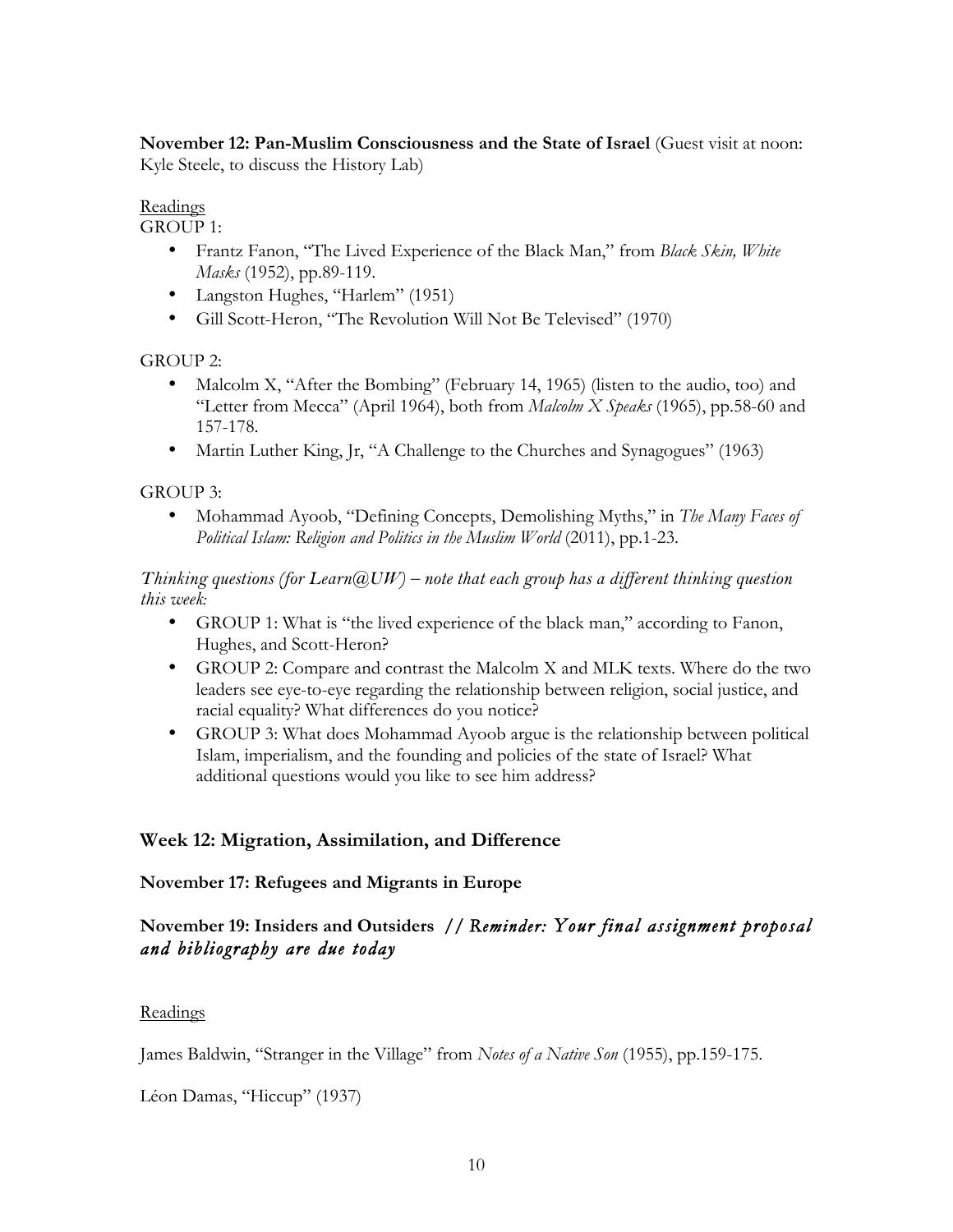Azouz Begag, *Shantytown Kid* (1986), pp.44-53, and "Fear of the Police," in *Ethnicity and Equality: France in the Balance* (2007), pp.7-25.

## *Thinking questions (for Learn@UW) – please pick one question and post your response by Monday at 8pm:*

- Imagine a fictional encounter between Azouz Begag and James Baldwin. What would the two men have had to say to one another? Would they have anything in common? Feel free to write out their fictional conversation, if you are so inclined.
- How does the theme of assimilation crop up in all three texts under analysis? What take do Begag and Damas have on assimilation? Do they embrace it? Reject it? Neither?

## **Week 13: Debates Around Race and Religion Today**

## **November 24: The European Radical Right and Europe's "Christian" Identity**

Enoch Powell, "Rivers of Blood" (1968)

"The Last Free Man? Rivarol Interview with Jean Marie Le Pen" (April 8, 2015)

Peter Davies, "Le Pen and the Front National," in *The Extreme Right in France: 1789 to the Present Day* (2002), pp.133-144.

"Stanford Scholar Unpacks the Rhetoric Behind Extremist Politician's Mainstream Success" (April 16, 2015)

*Thinking questions (for Learn@UW) – please pick one question and post your response by Monday at 8pm:* 

- What are the key themes for the European radical right today? How is anti-Muslim and anti-immigrant sentiment getting bundled together?
- What do you think about the notion that extremist politicians can "go mainstream"? Do you see it as a comforting possibility or as a worrisome one? Explain your thinking.

### **November 26: NO CLASS. HAPPY THANKSGIVING!**

### **Week 14: Borders and Boundaries**

### **December 1: Stories of difference**

### Readings

GROUP 1:

- Mathieu Kassovitz, "La Haine" (1995) {available on reserve at the College Library and on Hulu}
- Lowkey, "Terrorist" (2011) (https://www.youtube.com/watch?v=TCqp6RZf4Eo)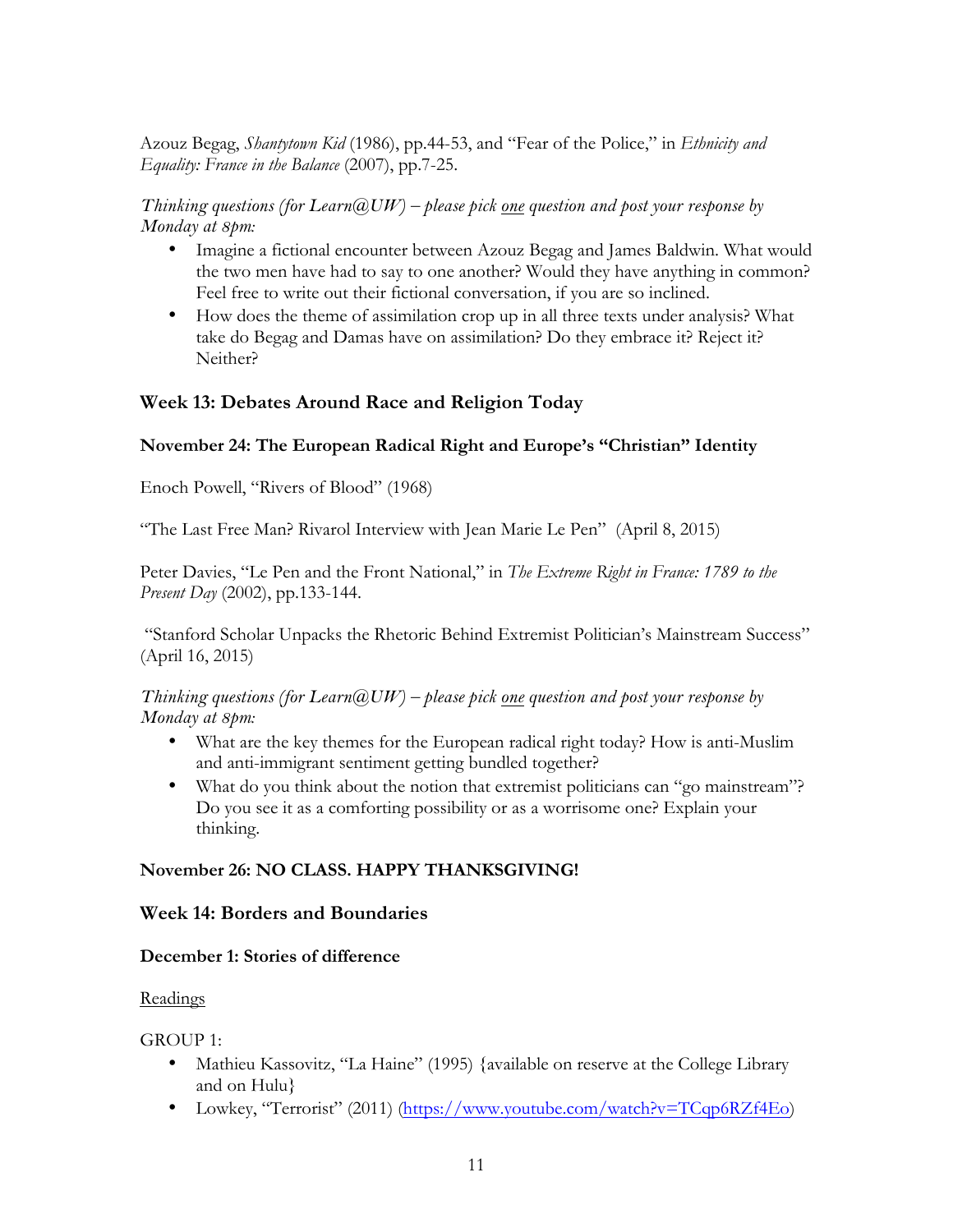GROUP 2:

- "Migrant Life in Calais' Jungle Refugee Camp: A Photo Essay," *The Guardian* (April 2015) (available online at http://www.theguardian.com/media/nginteractive/2015/aug/10/migrant-life-in-calais-jungle-refugee-camp-a-photo-essay)
- Matthew Carr, "Introduction: Incidents on the Border," "Refugees," and "The Coming of Fortress Europe," in *Fortress Europe: Dispatches from a Gated Continent* (2012), pp.1-11; 19-25.
- Michael B. Katz, "Why Don't American Cities Burn Very Often?" in *Why Don't American Cities Burn?* (2012), pp. 78-101.

*Thinking questions (for Learn@UW) – please note that different groups have different questions to answer:* 

- GROUP 1: Kassovitz and Lowkey are both documenting forms of youth discontent in contemporary Europe. What are the manifestations of youth malaise, according to them? If you had to take a guess, what policies might Kassovitz and Lowkey advocate to ameliorate the situation?
- GROUP 2: Why, according to Katz, are the borders of European and American big cities so different? Would Carr agree with Katz's analysis, do you think? Why or why not?

## **December 3: One-on-one conferences -- NO FORMAL CLASS //** *Reminder: Draft final project due today*

**Week 15: Presenting your final project**

**December 5: IN-CLASS WRITING AND PEER-REVIEW WORKSHOP**

**December 8: Final project presentations**

**December 10: Final project presentations**

**Week 16: Presenting your final project**

**December 15: Final project presentations //** *Reminder: Final project due today*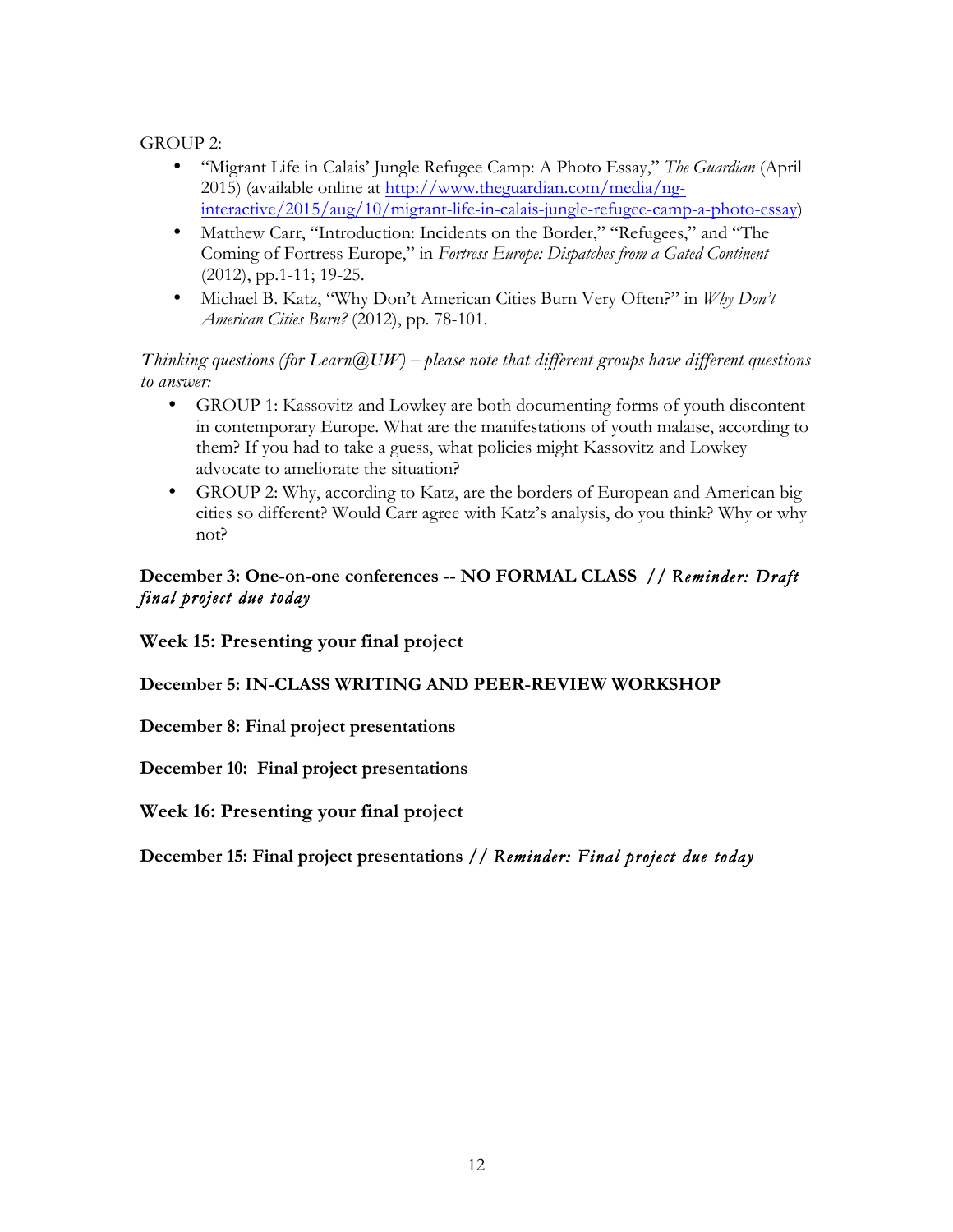#### **SYLLABUS APPENDIX**

#### **Academic Misconduct**

As a UW-Madison student, it is your responsibility to be informed about what constitutes academic misconduct, how to avoid it and what happens if you decide to engage in it. Academic misconduct is governed by state law. Examples of academic misconduct include (but are not limited to):

- Plagiarism (turning in work of another person and not giving them credit)
- Having a friend answer your clicker questions when you are absent
- Stealing an exam or course materials
- Copying another student's homework
- Cheating on an exam (copying from another student, using unauthorized material)
- Working on an assignment with others when you are supposed to do so independently

#### *How Do I Avoid Academic Misconduct?*

- Know how to cite sources in a paper, lab report or other assignments
- Use the Writing Center or the History Lab for help with citations. They are experts in APA, MLA and other citation styles.
- Avoid copying and pasting directly into your paper from the internet
- Understand the expectations and limitations when working in groups (i.e., Is collaboration allowed on the project and the written paper, or only the project and your written paper should be done alone)
- If you aren't sure if something is allowed, ask your instructor
- For more information, please see http://www.students.wisc.edu/doso/student-resources/

#### **Paper Grading Criteria**

#### Characteristics of an **A** paper:

- It has a clear, well-articulated thesis in the first paragraph.
- The argument of the paper supports the thesis well and thoroughly.
- It amply fulfills the instructions of the paper assignment.
- It displays careful reading of the source material.
- It displays considered thought about the material.
- All claims are supported by citations and explanations of the textual evidence.
- It has excellent English grammar and usage
- It has a well-organized structure.
- It has no proofreading errors.
- It has correct citations for all sources.

#### Characteristics of a **B** paper:

- It has a thesis
- It follows the instructions of the paper assignment.
- It indicates reading of the source material.
- It displays thought about the material.
- Claims are supported by textual evidence.
- It uses correct English grammar and usage.
- It has good paragraph structure.
- It has adequate citations for all sources.
- It may have some errors in proof-reading.

#### Characteristics of a **C** paper:

- The thesis is unclear.
- It does not have clear paragraphs.
- It does not follow the instructions.
- It displays cursory reading or misunderstanding of the material.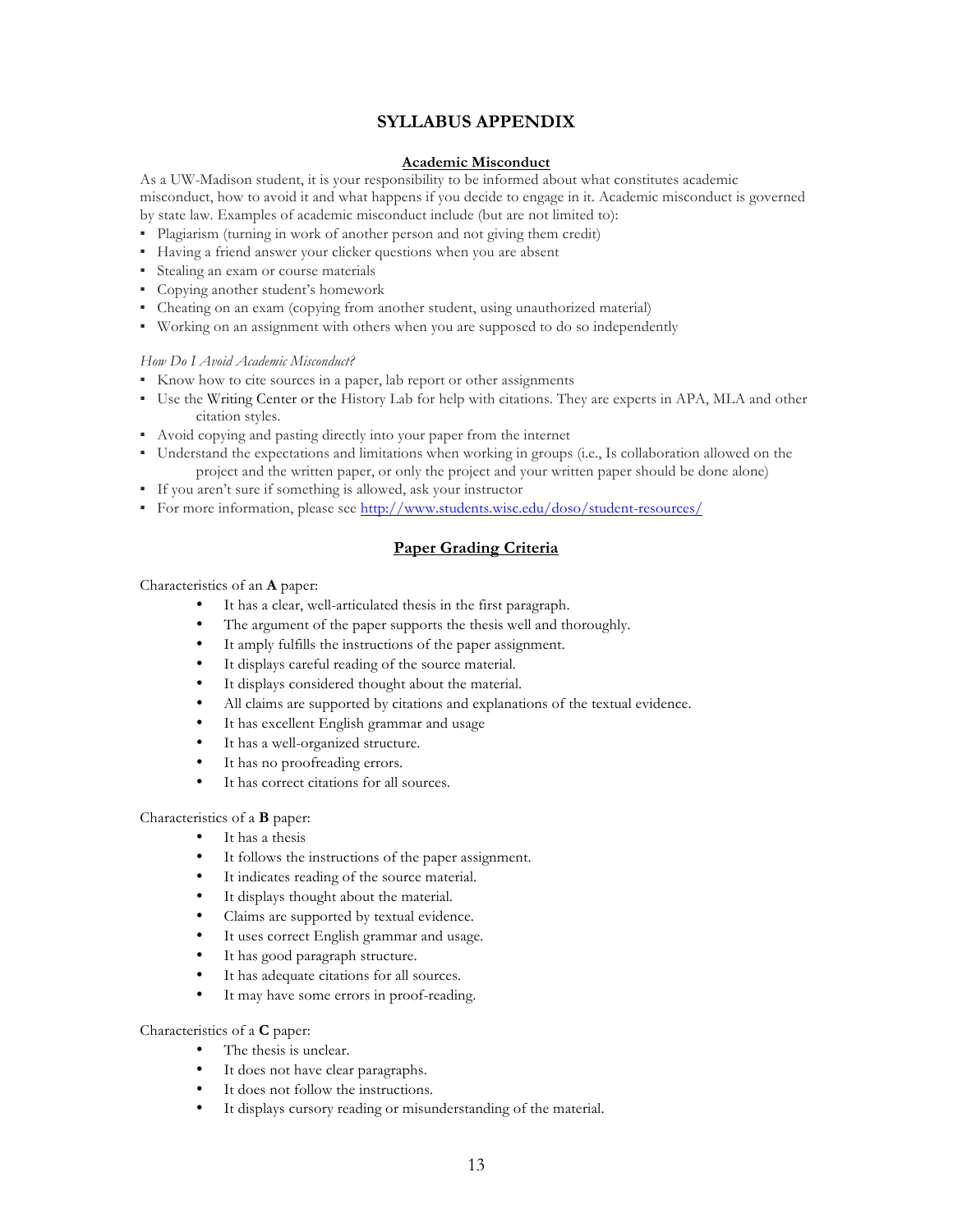- It does not display significant thought about the material.
- It contains unnecessary digressions or vacuous generalizations.
- Claims are not supported by the textual evidence cited.
- The thesis is not supported by the argument of the paper.
- It has not been proofread.
- It contains errors in grammar or usage.
- The citations of sources are inadequate.

#### Characteristics of a **D** paper:

- It does not fulfill the assignment.
- It does not have a thesis.<br>• It does not have paragraphy
- It does not have paragraphs.
- It shows that the source material has not been read.
- It contains errors in grammar or usage or inadequate proofreading.<br>• It does not indicate quotations.
- It does not indicate quotations.
- Claims are unsubstantiated.

#### Characteristics of an **F** paper:

- It was submitted late.
- It has worse examples of the D paper problems.
- It is gobbledygook.